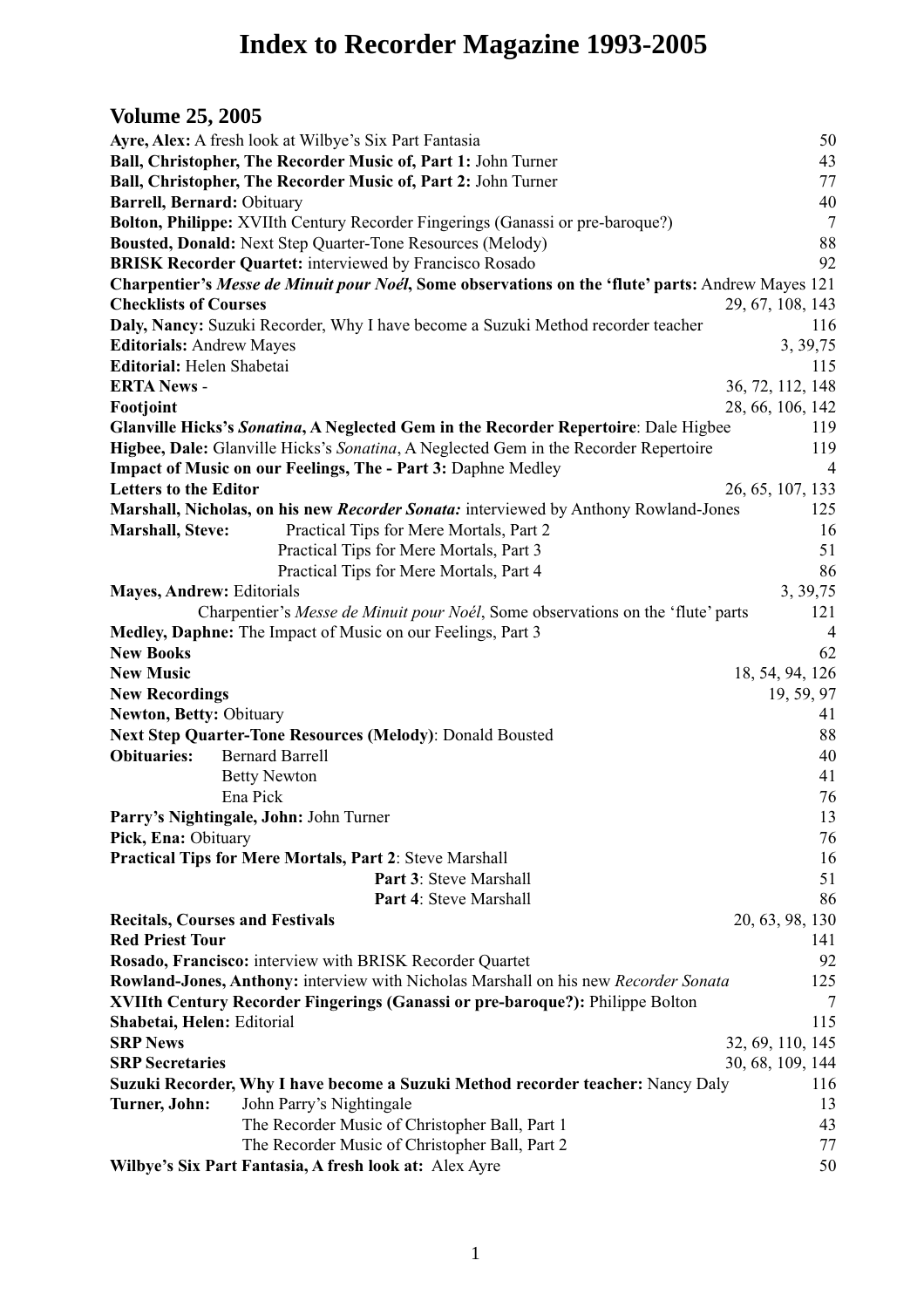#### **Volume 24, 2004 Bach - the problems he gives Recorder Players:** *Alec Loretto* 14 **Bach and Telemann Transpositions:** *Edgar Gordon* 91 **Bamforth, Dennis:** *interviewed about the Recorder Orchestra by Janice Ormerod* 47 **Bonsor, Brian:** "No contra, please" 46 **Bussotti's "RARA", Sylvano - a 'forgotten' work of substance**: *Peter G R Wells* 50 **Checklists of Courses** 35, 71, 107, 142 **Collis, Andrew:** The Moeck/SRP Solo Recorder Competition 2003 & Interview with the Winner 27 **Contra in F, A Novel Compact:** *Denis Thomas* 120 **Contrabass ("No contra, please"):** *Brian Bonsor* 46 **Davis, Alan:** interview with Jan Kvapil 128 **Dellow, Ron:** Obituary 80 **Dickeson, Brenda:** The One-handed Recorder 82 **Editorials:** *Andrew Mayes* 3, 43, 79, 115 **ERTA News** 40, 76, 112, 148 **Families of Recorders in the late 17th and 18th centuries, Part 2:** *Andrew Robinson* 5 **Footjoint** 30, 68, 104, 141 **Gordon, Edgar:** Bach and Telemann Transpositions 91 **Haston, Douglas – an appreciation** 4 **Impact of Music on our Feelings, The - Part 1:** *Daphne Medley* 87 **Part 2** 116 **Kvapil, Jan:** *interviewed by Alan Davis* 128 **Letters to the Editor** 28, 67, 102, 140 **Loretto, Alec:** The Problems Bach Gives Recorder Players 14 **Marshall, Steve:** Practical Tips for Mere Mortals 127 **Mayes, Andrew:** Editorials 3, 43, 79, 115 **Medley, Daphne:** The Impact of Music on our Feelings, Part 1 87 Part 2 116 **Moeck/SRP Solo Recorder Competition 2003, The:** *Andrew Collis* 27 **New Books** 22, 57, 90, **New Music** 16, 56, 86, 126 **New Recordings** 19, 60, 94, 130 **Obituaries:** Douglas Haston 4 **Ron Dellow** 80 **One-handed Recorder, The:** *Brenda Dickeson* 82 **Opsahl, Alexandra:** *interviewed by Andrew Collis* 27 **Ormerod, Janice:** interview with Dennis Bamforth about the Recorder Orchestra 47 **Practical Tips for Mere Mortals:** *Steve Marshall* 127 **Price, Victoria Nair:** Teaching the Recorder in India 124 **"RARA" of Sylvano Bussotti - a 'forgotten' work of substance:** *Peter G R Wells* 50 **Recitals, Courses and Festivals** 23, 62, 96, 134 **Recorder Orchestra, The:** Dennis Bamforth interviewed about, by Janice Ormerod 47 **Recorder Technique (3rd Edn.): Some Missing Bits – 1. The Recorder Orchestra** - *Anthony Rowland-Jones* 11  **2. Solos** 44 **Robinson, Andrew:** Families of Recorders in the late 17th and 18th centuries, Part 2 5 **Rowland-Jones, Anthony:** Recorder Technique (3rd Edn.), Some Missing Bits – 1. The Recorder Orchestra 11 2. Solos 44 **SRP News** 36, 70, 108, 144 **SRP Secretaries** 34, 68, 106, 143 **Teaching the Recorder in India**: *Victoria Nair Price* 124 **Thomas, Denis:** A Novel Compact Contra in F 120 **Wells, Peter G R:** Sylvano Bussotti's "RARA" - a 'forgotten' work of substance 50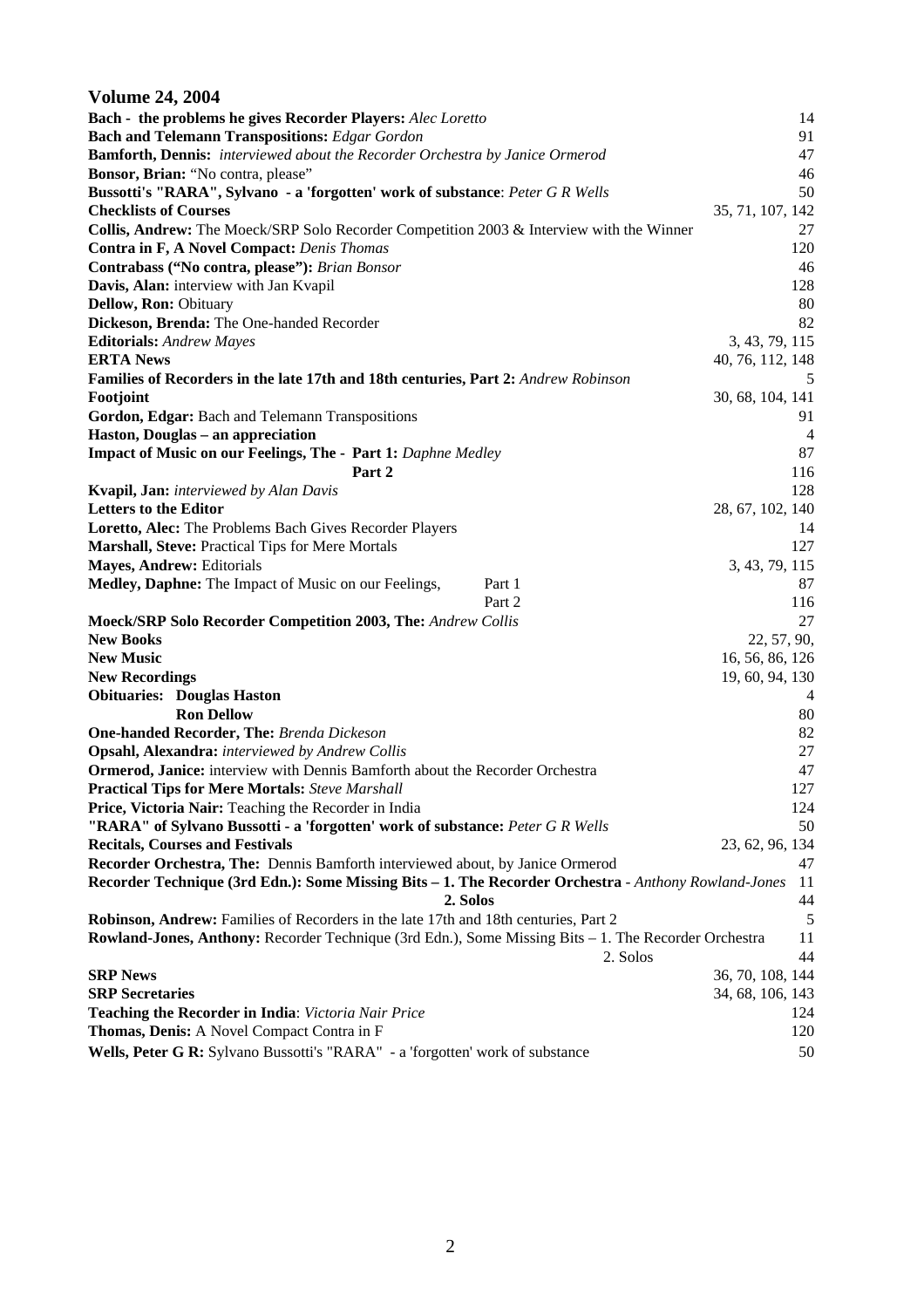# **Index to Volume 23, 2003**

|                                 | <b>Birmingham Conservatoire, The Recorder at, Ross Winters</b>                          | 76               |
|---------------------------------|-----------------------------------------------------------------------------------------|------------------|
|                                 | Bousted, Donald: interview with Philippe Renard                                         | 80               |
|                                 | Carrilho, Antonio: interviewed by Francisco Rosado                                      | 118              |
| <b>Checklists of Courses</b>    |                                                                                         | 34, 66, 103, 143 |
|                                 | Clarke, Zana interviewed by Andrew Mayes                                                | 11               |
|                                 | <b>Double Chamfers: Alec Loretto</b>                                                    | 50               |
| <b>Editorials:</b> Andrew Mayes |                                                                                         | 3, 39, 75, 111   |
| <b>ERTA News</b>                |                                                                                         | 36, 72, 108, 148 |
|                                 | Families of Recorders in the late 17th and 18th centuries, Part 1: Andrew Robinson      | 113              |
|                                 | Flexibility, Multi-instrumentation and Transposition in Baroque Music: Andrew Robinson  | 46               |
| Footjoint                       |                                                                                         | 26, 64, 100, 141 |
|                                 | <b>Forty Years of The Recorder Magazine: Madeline Seviour</b>                           | 4                |
|                                 | Gordon, Edgar: Playing the Recorder in Tune                                             | 6                |
| Kinsell, David: Obituary        |                                                                                         | 112              |
| <b>Letters to the Editor</b>    |                                                                                         | 25, 62, 98, 140  |
| Loretto, Alec:                  | Double Chamfers                                                                         | 50               |
|                                 | "A Rose by any Other Name" - Recorder Magazine's different titles                       | 78               |
| <b>Mayes, Andrew:</b>           | Editorials                                                                              | 3, 39, 75, 111   |
|                                 | "Horns of Elfland" - Markus Zahnhausen                                                  | 8                |
|                                 | Interview with Zana Clarke                                                              | 11               |
|                                 | <b>NYRO 2003</b>                                                                        | 122              |
| Moore, Timothy: Obituary        |                                                                                         | 40               |
| <b>New Books</b>                |                                                                                         | 22, 57, 90,      |
| <b>New Music</b>                |                                                                                         | 14, 52, 86, 126  |
| <b>New Recordings</b>           |                                                                                         | 19, 57, 91, 130  |
|                                 | <b>New Zealand Society of Recorder Players 50th Birthday Celebrations</b>               | 84               |
| NYRO 2003: Andrew Mayes         |                                                                                         | 122              |
|                                 | <b>Obituaries: Timothy Moore</b>                                                        | 40               |
|                                 | <b>Ray Selden</b>                                                                       | 43               |
|                                 | <b>David Kinsell</b>                                                                    | 112              |
|                                 | <b>Playing the Recorder in Tune:</b> Edgar Gordon                                       | 6                |
|                                 | <b>Recitals, Courses and Festivals</b>                                                  | 23, 59, 94, 134  |
|                                 | Recorder in Portugal Today, The: Francisco Rosado                                       | 44               |
|                                 | Recorder Magazine's different titles - "A Rose by any Other Name": Alec Loretto         | 78               |
|                                 | <b>Renard, Philippe:</b> interviewed by Donald Bousted                                  | 80               |
|                                 | Robinson, Andrew: Flexibility, Multi-instrumentation and Transposition in Baroque Music | 46               |
|                                 | Families of Recorders in the late 17th and 18th centuries, Part 1                       | 113              |
|                                 | Rosado, Francisco: The Recorder in Portugal Today                                       | 44               |
|                                 | Interview with Antonio Carrilho                                                         | 118              |
|                                 | Seviour, Madeline: Forty Years of The Recorder Magazine                                 | 4                |
| Selden, Ray: Obituary           |                                                                                         | 43               |
| <b>SRP News</b>                 |                                                                                         | 31, 69, 105, 145 |
| <b>SRP</b> Secretaries          |                                                                                         | 30, 68, 104, 144 |
|                                 | Winters, Ross: The Recorder at Birmingham Conservatoire                                 | 76               |
|                                 | Zahnhausen's "Horns of Elfland", Markus: Andrew Mayes                                   | 8                |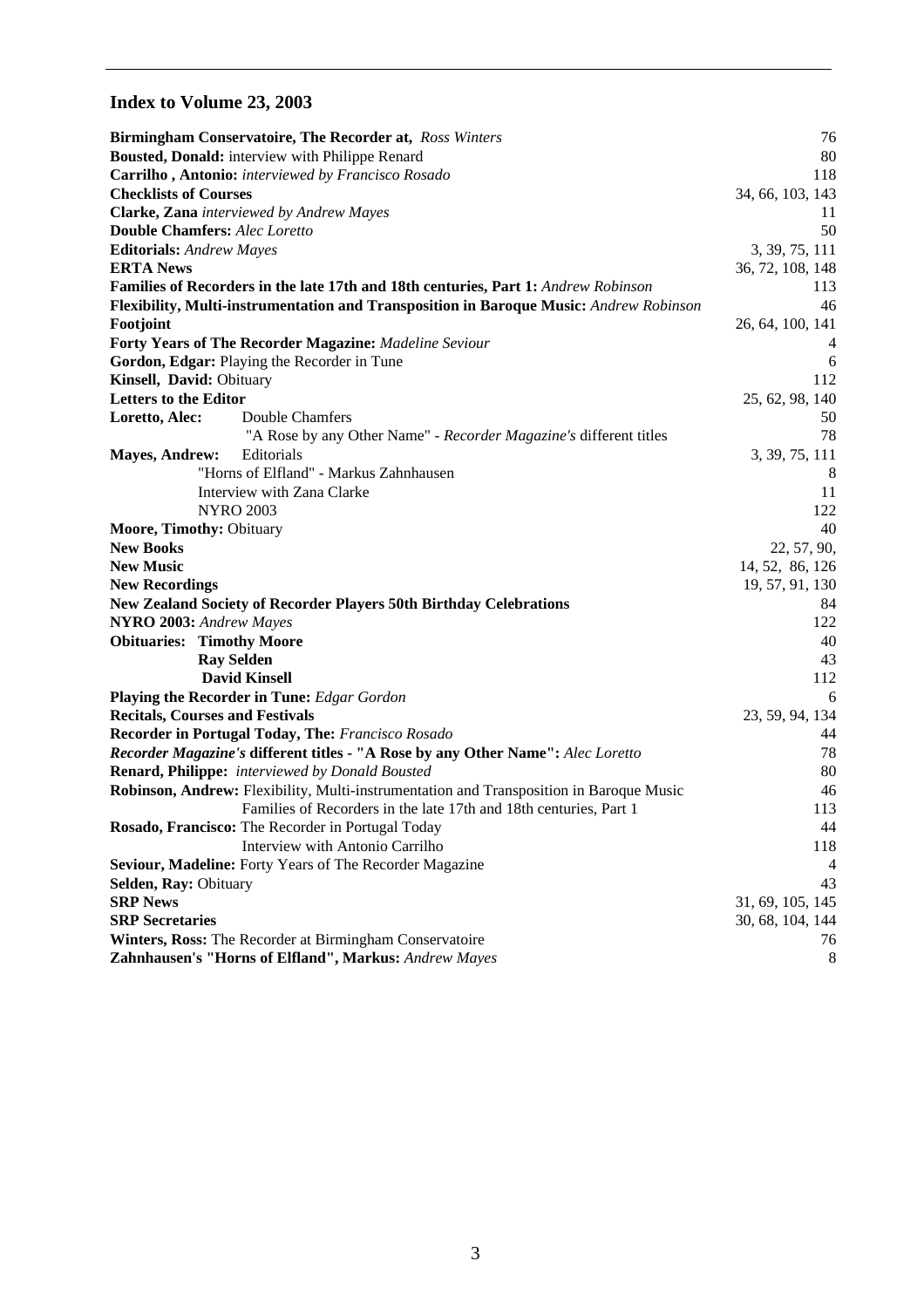# **Index to Volume 22, 2002**

|                                        | <b>Adams, Piers:</b> interviewed by Andrew Mayes                                              | 147                       |
|----------------------------------------|-----------------------------------------------------------------------------------------------|---------------------------|
|                                        | American Reflects, An (Recorder playing in Britain): Nancy Hathaway                           | 6                         |
|                                        | American Recorder Player's Odyssey in Britten, An (Noye's Fludde): Nancy Hathaway             | 145                       |
|                                        | Beechey, Gwilym: Thomas Morley and the Recorder                                               | 3                         |
|                                        | Borenstein, Laura: "In his own image" - Nimrod Borenstein's Days of Creation                  | 139                       |
| <b>Bousted, Donald:</b>                | Musical Elements Coming Together                                                              | 9                         |
|                                        | Tuning In: Intonation in Performance                                                          | 58                        |
|                                        | Microtonality, the Recorder and the Quarter-Tone Recorder Manual                              | 99                        |
|                                        | More Microtonality ATS:ZNS                                                                    | 136                       |
|                                        | Britton, Thomas - The Coalman Reveal'd: Anthony Rowland-Jones                                 | 142                       |
| <b>Checklists of Courses</b>           |                                                                                               | 37, 80, 129, 167          |
|                                        | Coalman Reveal'd, The - Thomas Britton: Anthony Rowland-Jones                                 | 142                       |
|                                        |                                                                                               | 47                        |
|                                        | <b>Concise Guide to Recorder Iconography, A: Anthony Rowland-Jones</b>                        |                           |
| Corbishley, Roy: Obituary              |                                                                                               | 170                       |
|                                        | Crossley-Holland, Peter: Sounds from the Wood                                                 | 53                        |
| <b>Dear Doctor</b>                     |                                                                                               | 123                       |
| <b>Editorials:</b> Andrew Mayes        |                                                                                               | 2, 46, 91, 135            |
| <b>ERTA News</b>                       |                                                                                               | 43, 86, 131, 171          |
|                                        | Final Thoughts on the "Missing Bars" Canon in Purcell's "3 Parts Upon a Ground": Layton Ring  | 103                       |
| Footjoint                              |                                                                                               | 33, 78, 122, 164          |
|                                        | Hathaway, Nancy: An American Reflects (Recorder playing in Britain)                           | 6                         |
|                                        | An American Recorder Player's Odyssey in Britten (Noye's Fludde)                              | 145                       |
|                                        | Hindemith Trio, The - Seventy Years On: Alec Loretto                                          | 104                       |
| Holmes, Lydia: Obituary                |                                                                                               | 170                       |
|                                        | "In his own image" Nimrod Borenstein's Days of Creation: Laura Borenstein                     | 139                       |
| <b>Letters to the Editor</b>           |                                                                                               | 32, 76, 120, 166          |
|                                        | Loretto, Alec: The Hindemith Trio - Seventy Years On                                          | 104                       |
| <b>Mayes, Andrew:</b>                  | Editorials                                                                                    | 2, 46, 91, 135            |
|                                        | Interview with Piers Adams                                                                    | 147                       |
|                                        | Microtonality, the Recorder and the Quarter-Tone Recorder Manual: Donald Bousted              | 99                        |
|                                        | <b>More Microtonality ATS:ZNS: Donald Bousted</b>                                             | 136                       |
|                                        | Morley, Thomas, and the Recorder: Gwilym Beechey                                              | 3                         |
|                                        | <b>Musical Elements Coming Together: Bousted, Donald</b>                                      | 9                         |
| <b>New Books</b>                       |                                                                                               | 71, 111                   |
| <b>New Music</b>                       |                                                                                               | 18, 64, 106, 150          |
| <b>New Recordings</b>                  |                                                                                               | 23, 72, 115, 159          |
|                                        | Noye's Fludde - An American Recorder Player's Odyssey in Britten: Nancy Hathaway              | 145                       |
| <b>Obituaries: Roy Corbishley</b>      |                                                                                               | 170                       |
|                                        | <b>Lydia Holmes</b>                                                                           | 170                       |
|                                        | Purcell's "3 Parts Upon a Ground", Final Thoughts on the "Missing Bars" Canon in: Layton Ring | 103                       |
| <b>Recitals, Courses and Festivals</b> |                                                                                               | 26, 74, 112, 160          |
|                                        | <b>Recorder and Marriage, The - Part 2: Anthony Rowland-Jones</b>                             | 92                        |
|                                        | Recorder Iconography, A Concise Guide to: Anthony Rowland-Jones                               | 47                        |
|                                        | Ring, Layton: Final Thoughts on the "Missing Bars" Canon in Purcell's "3 Parts Upon a Ground" | 103                       |
|                                        | Robinson, Andrew: Vivaldi - A New Piece For Flautino                                          | 13                        |
| <b>Rowland-Jones, Anthony:</b>         | A Concise Guide to Recorder Iconography                                                       | 47                        |
|                                        | The Recorder and Marriage, Part 2                                                             | 92                        |
|                                        | The Coalman reveal'd: Thomas Britton                                                          | 142                       |
|                                        | <b>Sounds from the Wood: Peter Crossley-Holland</b>                                           | 53                        |
| <b>SRP News</b>                        |                                                                                               | 39, 82, 125, 168          |
| <b>SRP</b> Secretaries                 |                                                                                               | 38, 81, 124, 168 (update) |
|                                        |                                                                                               |                           |
| Thorby, Pamela: interviewed            |                                                                                               | 63                        |
|                                        | Tuning In - Intonation in Performance: Donald Bousted                                         | 58                        |
|                                        | Vivaldi - A New Piece For Flautino: Andrew Robinson                                           | 13                        |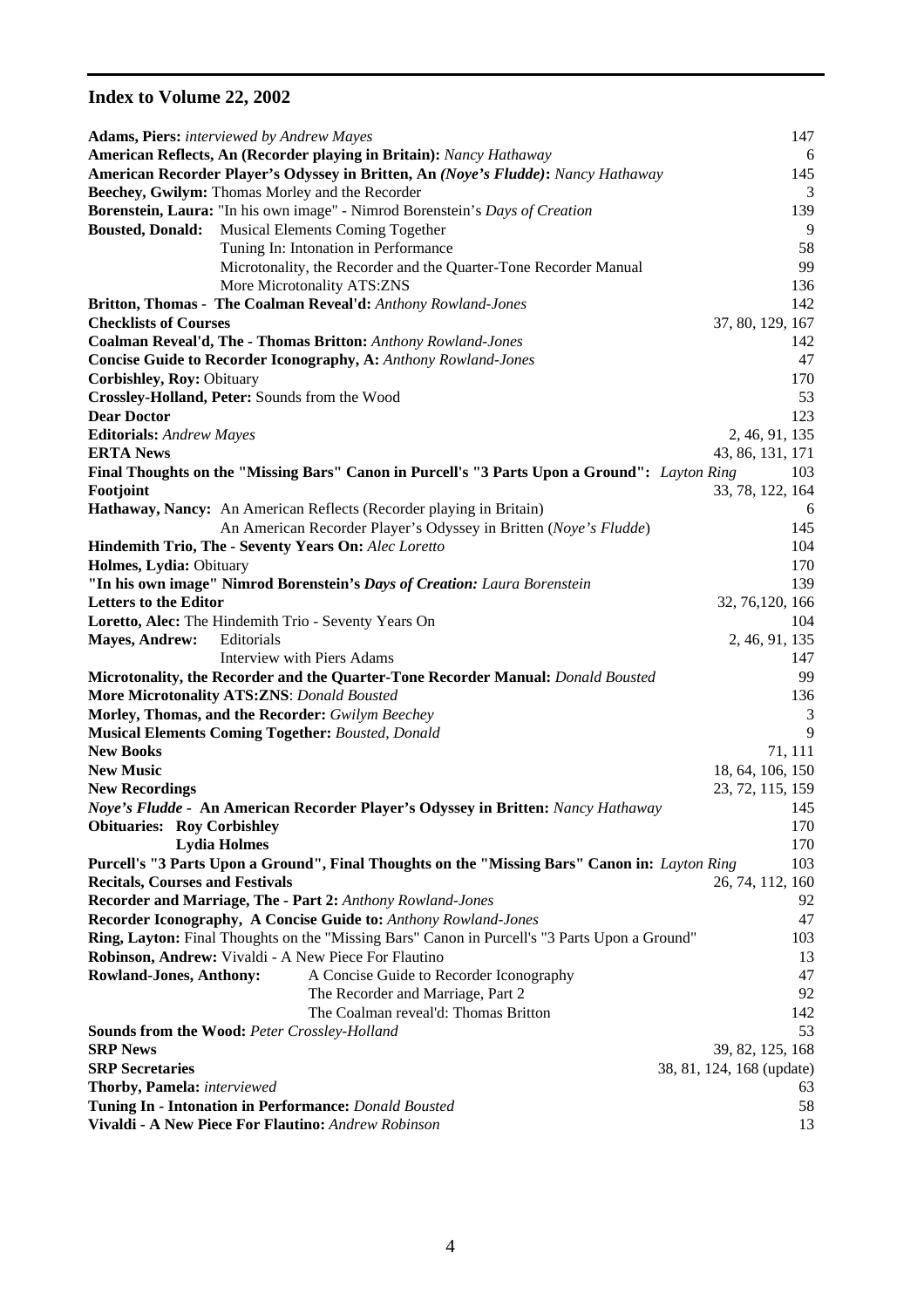# **Index to Volume 21 (labelled "21a" on Contents page)**

| <b>Block, Robert: Obituary</b>            |                                                                                                                    | 47                           |  |
|-------------------------------------------|--------------------------------------------------------------------------------------------------------------------|------------------------------|--|
| Bonsor, Brian: I've got no music!         |                                                                                                                    | 99                           |  |
| <b>Bousted, Donald:</b>                   | The Recorder - a vehicle for thoughts about life, the universe, etc.                                               | 100                          |  |
|                                           | An Instrument for the 21st Century?                                                                                | 141                          |  |
|                                           | Breukink, Adriana & the Dreamflute Recorder: interviewed by Andrew Mayes                                           | 12                           |  |
| <b>Checklists of Courses</b>              |                                                                                                                    | 37, 83, 125, 170             |  |
| <b>Crossley-Holland, Peter: Obituary</b>  |                                                                                                                    | 91                           |  |
| <b>Editorials:</b> Andrew Mayes           |                                                                                                                    | 2, 46, 90, 134               |  |
| England, Bill: Obituary                   |                                                                                                                    | 93                           |  |
| <b>ERTA News</b>                          |                                                                                                                    | 43, 88, 130, 175             |  |
|                                           | Fingering for expressive purposes in the music of the baroque- "Giving the Fingers II": Peter Wells                | 8                            |  |
| Footjoint                                 |                                                                                                                    | 35, 81, 122, 168             |  |
| I've got no Music! Brian Bonsor           |                                                                                                                    | 99                           |  |
| <b>Ingram, Arthur: Obituary</b>           |                                                                                                                    | 48                           |  |
|                                           | <b>Instrument for the 21st Century? An - Donald Bousted</b>                                                        | 141                          |  |
|                                           | Lander, Nicholas: Let's Stick to Recorders! Anthony Rowland-Jones                                                  | 53                           |  |
| Larter, Jack: Obituary                    |                                                                                                                    | 92                           |  |
| <b>Letters to the Editor</b>              |                                                                                                                    | 33, 78, 120, 166             |  |
| Loretto, Alec V.:                         | Kees Otten - A Dutch Recorder Pioneer                                                                              | 3                            |  |
|                                           | Those Two Purcell Missing Bars                                                                                     | 49                           |  |
|                                           | <b>Purcell Finale</b>                                                                                              | 97                           |  |
|                                           | Noise, Windways and Chamfers                                                                                       | 138                          |  |
| <b>Mayes, Andrew:</b>                     | Editorials                                                                                                         | 2, 46, 89, 134               |  |
|                                           | Interview with Adriana Breukink                                                                                    | 12                           |  |
|                                           | Myers, Arnold: A Renaissance Recorder in Edinburgh                                                                 | 94                           |  |
| <b>New Books</b>                          |                                                                                                                    | 25, 70, 115, 160             |  |
| <b>New Music</b>                          |                                                                                                                    | 15, 62, 105, 148             |  |
| <b>New Recordings</b>                     |                                                                                                                    | 26, 71, 111, 156             |  |
|                                           | Noise, Windways and Chamfers: Alec Loretto                                                                         | 138                          |  |
| <b>Obituaries: Robert Block</b>           |                                                                                                                    | 47                           |  |
|                                           | <b>Peter Crossley-Holland</b>                                                                                      | 91                           |  |
|                                           | <b>Bill England</b>                                                                                                | 93                           |  |
|                                           | <b>Arthur Ingram</b>                                                                                               | 48                           |  |
|                                           | <b>Jack Larter</b>                                                                                                 | 92                           |  |
|                                           | <b>William Pearson</b>                                                                                             | 48                           |  |
|                                           | <b>Julian Rhodes</b>                                                                                               | 47                           |  |
|                                           | Otten, Kees - A Dutch Recorder Pioneer: Alec V. Loretto                                                            | 3<br>48                      |  |
| Pearson, William: Obituary                |                                                                                                                    | 135                          |  |
|                                           | Plastic Bass, Further Modifications to a: Denis Thomas<br>Practise Practice, A Basic Guide of how to: Ian Thompson | 6                            |  |
|                                           | <b>Purcell Missing Bars, Those Two: Alec V. Loretto</b>                                                            | 49                           |  |
| <b>Purcell Finale:</b> Alec V Loretto     |                                                                                                                    | 97                           |  |
|                                           | Real Thing? The - music intended for recorders: Madeline Seviour                                                   | 59                           |  |
| <b>Recitals, Courses and Festivals</b>    |                                                                                                                    | 28, 74, 116, 161             |  |
|                                           | Recorder, The - a vehicle for thoughts about life, the universe, etc.: Donald Bousted                              | 100                          |  |
|                                           | Renaissance Recorder in Edinburgh, A: Arnold Myers                                                                 | 94                           |  |
| Rhodes, Julian: Obituary                  |                                                                                                                    | 47                           |  |
|                                           | Rowland-Jones, Anthony - "Let's Stick to Recorders!": Nicholas Lander                                              | 53                           |  |
|                                           | Seviour, Madeline: The Real Thing? Music intended for recorders                                                    | 59                           |  |
| <b>SRP News</b>                           |                                                                                                                    | 40, 85, 127, $+$ sep leaflet |  |
| <b>SRP</b> Secretaries                    |                                                                                                                    | 38, 84, 126, 171             |  |
|                                           | Thomas, Denis: Further Modifications to a Plastic Bass                                                             | 135                          |  |
|                                           | Thompson, Ian: A Basic Guide of how to Practise Practice                                                           | 6                            |  |
| <b>Unnatural Descant, The: Theo Wyatt</b> |                                                                                                                    |                              |  |
|                                           | 146<br>Wells, Peter: Giving the Fingers II: Fingering for expressive purposes in the music of the baroque<br>8     |                              |  |
|                                           | Wyatt, Theo: The Unnatural Descant<br>146                                                                          |                              |  |
|                                           |                                                                                                                    |                              |  |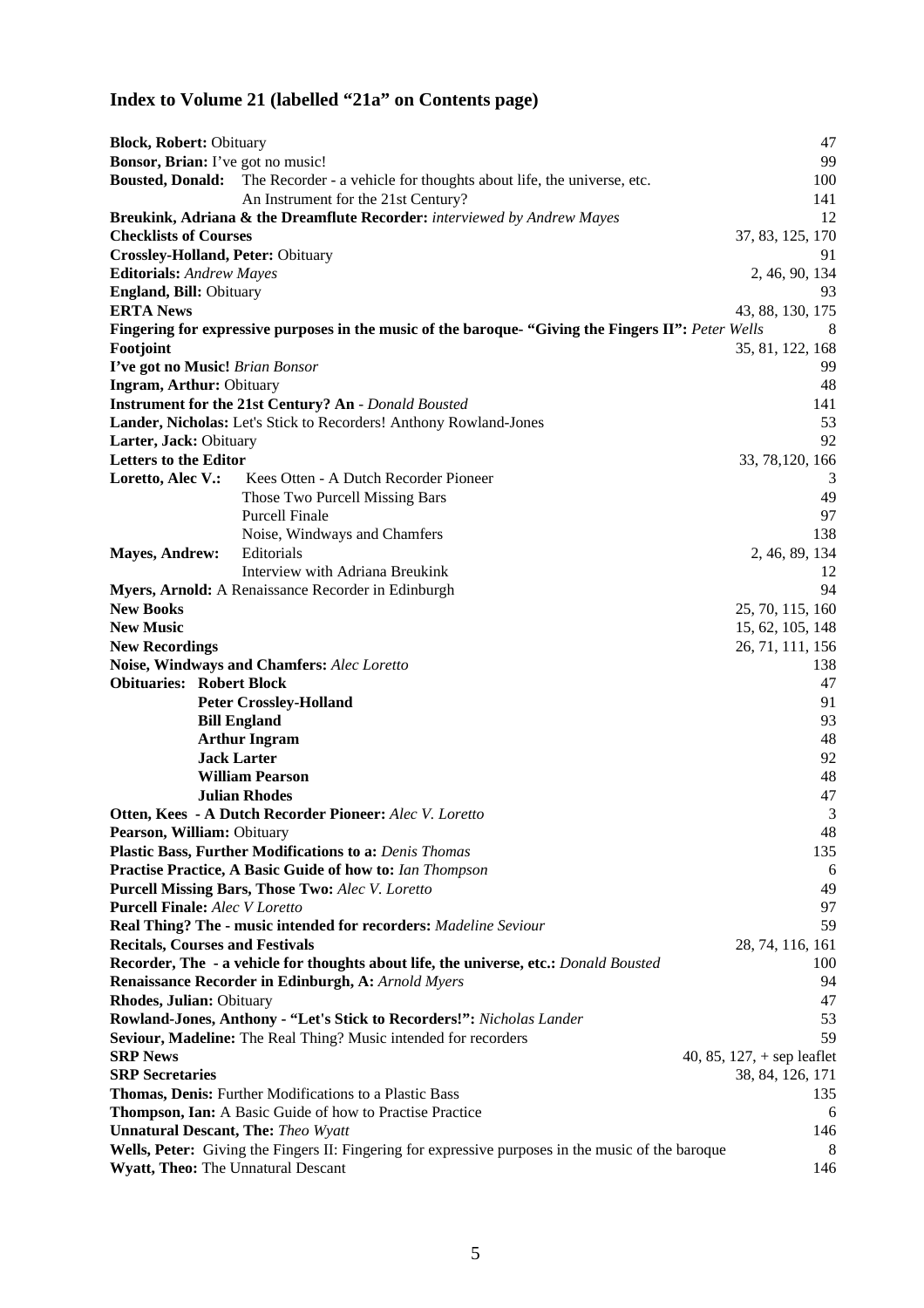**Index to Volume 20, 2000** (issues 3 & 4 incorrectly labelled "21" on Contents page)

|                                        | <b>And oft when on my couch I lie :</b> Alec V. Loretto                                   | 8                |  |
|----------------------------------------|-------------------------------------------------------------------------------------------|------------------|--|
|                                        | Block, Removing the Recorder's, and replacing it: Alec V. Loretto                         | 56               |  |
|                                        | Bowman, Peter: The Electro-acoustic Recorder                                              | 103              |  |
| <b>Checklists of Courses</b>           |                                                                                           | 37, 81, 125, 169 |  |
|                                        | <b>DIY Square C Bass Recorder, A: Denis Thomas</b>                                        | $\mathcal{L}$    |  |
|                                        | "Domestic" publishers of recorder music in the UK: John Suddaby                           | 140              |  |
| <b>Editorials:</b> Andrew Mayes        |                                                                                           | 2, 46, 90, 134   |  |
|                                        | Electro-acoustic Recorder, The: Peter Bowman                                              | 103              |  |
| <b>ERTA</b> News                       |                                                                                           | 43, 87, 129, 175 |  |
| Footjoint                              |                                                                                           | 35, 79, 123, 165 |  |
|                                        | Harvey, Richard: interviewed by Andrew Mayes                                              | 91               |  |
|                                        | Jacob's "Trifles", Gordon: Andrew Mayes                                                   | 136              |  |
| Kenworthy, Ken: Obituary               |                                                                                           | 49               |  |
| Krainis, Bernard: Obituary             |                                                                                           | 135              |  |
|                                        | Lander, Nicholas: interviewed by Andrew Mayes                                             | 50               |  |
| <b>Letters to the Editor</b>           |                                                                                           | 33, 77, 120, 164 |  |
| LaNoue Davenport, Jack: Obituary       |                                                                                           | 47               |  |
|                                        | Loman, Pia: interviewed by Andrew Mayes                                                   | 14               |  |
| Loretto, Alec V:                       | And oft when on my couch I lie :                                                          | 8                |  |
|                                        | Removing the recorder's block and replacing it                                            | 56               |  |
| <b>Mayes, Andrew:</b>                  | Editorials                                                                                | 2, 46, 90, 134   |  |
|                                        | Moeck/SRP Solo Recorder Playing Competition 1999 & Interview with Pia Loman               | 14               |  |
|                                        |                                                                                           |                  |  |
|                                        | Interview with Nicholas Lander                                                            | 50               |  |
|                                        | Interview with Richard Harvey                                                             | 91               |  |
|                                        | Gordon Jacob's "Trifles"                                                                  | 136              |  |
|                                        | Mellers, Wilfrid - the Recorder Music of, a catalogue and description: John Turner        | 93               |  |
|                                        | Moeck/SRP Solo Recorder Playing Competition 1999 & Interview with Pia Loman: Andrew Mayes | 14               |  |
| <b>New Books &amp; Journals</b>        |                                                                                           | 27, 74           |  |
| <b>New Music</b>                       |                                                                                           | 17, 65, 105, 145 |  |
| <b>New Recordings</b>                  |                                                                                           | 23, 70, 110, 155 |  |
|                                        | Notation of Contemporary Recorder Music, Conventions in the : Peter Wells                 | 59               |  |
| <b>Obituaries:</b>                     | <b>Jack LaNoue Davenport</b>                                                              | 47               |  |
|                                        | <b>Ken Kenworthy</b>                                                                      | 49               |  |
|                                        | <b>Bernard Krainis</b>                                                                    | 135              |  |
|                                        | <b>Thomas Pitfield</b>                                                                    | 3                |  |
| Pitfield, Thomas: Obituary             |                                                                                           | 3                |  |
|                                        | <b>Quantz dediddled:</b> Anthony Rowland-Jones                                            | 54               |  |
| <b>Recitals, Courses and Festivals</b> |                                                                                           | 28, 74, 112, 156 |  |
| <b>Rowland-Jones, Anthony:</b>         | Postscript - the Shepherds' gifts and marriage                                            | 11               |  |
|                                        | Quantz dediddled                                                                          | 54               |  |
|                                        | "Seven at a Blow"                                                                         | 141              |  |
|                                        | "Seven at a Blow": Anthony Rowland-Jones                                                  | 141              |  |
| <b>SRP News</b>                        |                                                                                           | 39, 83, 127, 172 |  |
| <b>SRP</b> Secretaries                 |                                                                                           | 38, 82, 126, 170 |  |
|                                        | Shepherds' gifts and marriage, The - Postscript: A.Rowland-Jones                          | 11               |  |
|                                        | Suddaby, John: "Domestic" publishers of recorder music in the UK                          | 140              |  |
|                                        | Thomas, Denis: A DIY Square C Bass Recorder                                               |                  |  |
|                                        |                                                                                           | 5                |  |
|                                        | Turner, John: The Recorder Music of Wilfrid Mellers, a catalogue and description          | 93               |  |
|                                        | 59<br>Wells, Peter: Conventions in the Notation of Contemporary Recorder Music            |                  |  |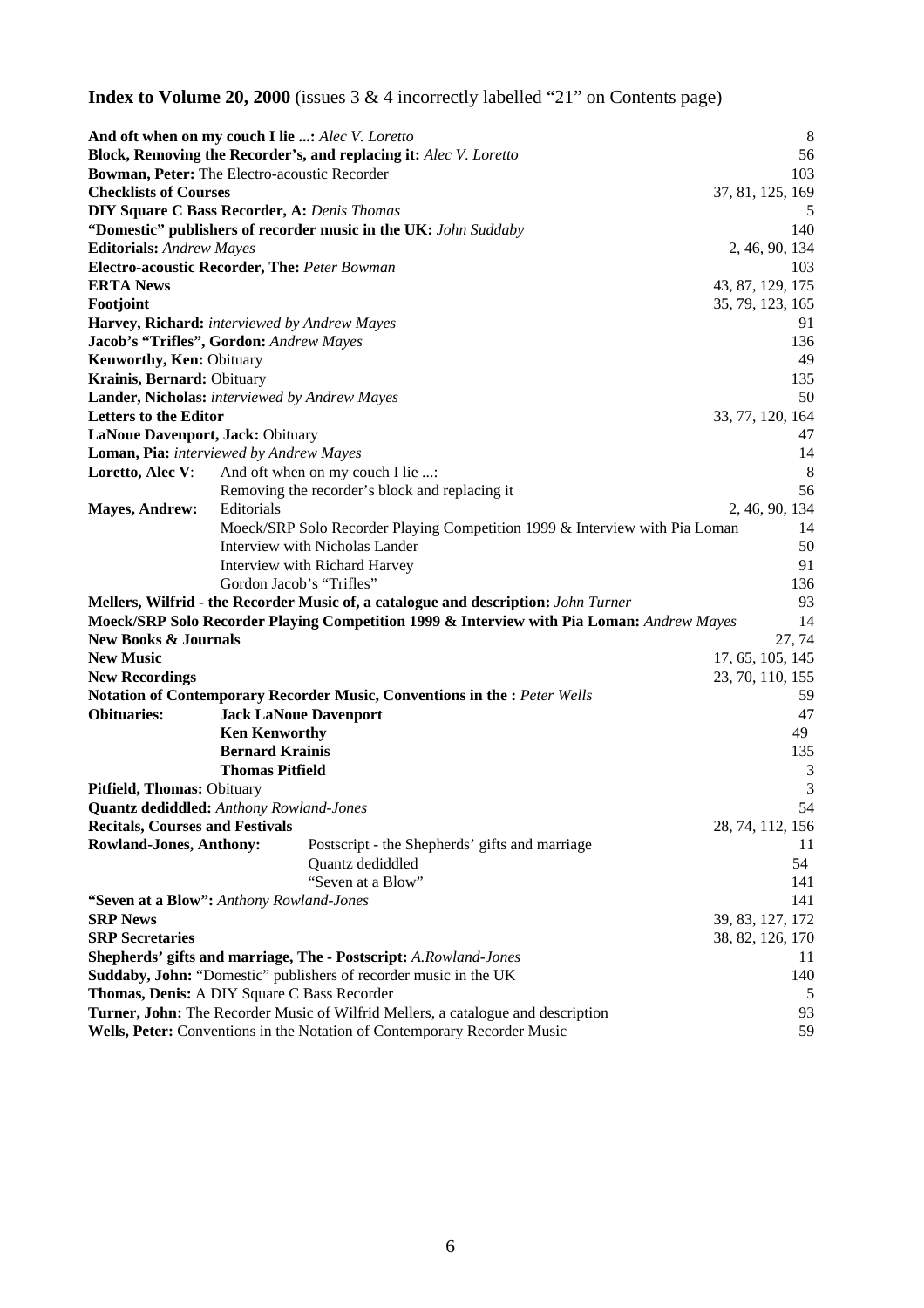## **Index to Volume 19, 1999**

|                                        | <b>Affect and the Recorder - a rhetorical question?: Peter G. R. Wells</b>     | 83                   |
|----------------------------------------|--------------------------------------------------------------------------------|----------------------|
|                                        | Alexandra, Kate: The Dolmetsch Gold Series Recorder for One-Handed Players     | 127                  |
|                                        | Bousted, Donald: interview with Walter van Hauwe                               | 16                   |
|                                        | Bowman, Peter: interview with Daniel Brüggen                                   | 74, 161              |
|                                        | Brüggen, Daniel: interviewed by Peter Bowman                                   | 74, 161              |
|                                        | Carmichael, Craig: Dynamics - and Tremolo, Too!                                | 131                  |
|                                        | Catajo and Ganassi - an Italian Castle and a Flauto Dolce: Alec V. Loretto     | 43                   |
| <b>Checklists of Courses</b>           |                                                                                | 33, 67, 111, 155     |
|                                        | Davies, Malcolm: The Recorder Music of Gaston Saux                             | 87                   |
|                                        | Dolmetsch Gold Series Recorder for One-Handed Players, The: Kate Alexandra     | 127                  |
|                                        | <b>Dynamics - and Tremolo, Too!</b> Craig Carmichael                           | 131                  |
| <b>Editorials:</b> Andrew Mayes        |                                                                                | 1, 42, 78, 122       |
| <b>ERTA News</b>                       |                                                                                | 38, 74, 117, 160     |
| Footjoint                              |                                                                                | 29, 62, 108, 153     |
|                                        | <b>Harmonics and Fingering: Denis Thomas</b>                                   | 48                   |
|                                        | Hauwe, Walter van: interviewed by Donald Bousted                               | 16                   |
|                                        | Huene, Friedrich von: interviewed by Andrew Mayes                              | 88                   |
| In Nomine, The: Anne Martin            |                                                                                | 45                   |
|                                        | Joubert, John: The Recorder Music of, a Catalogue and Description: John Turner | 8                    |
| <b>Letters to the Editor</b>           |                                                                                | 27, 60, 105, 150     |
|                                        | Loretto, Alec V.: Catajo and Ganassi - an Italian Castle and a Flauto Dolce    | 43                   |
| Martin, Anne: The In Nomine            |                                                                                | 45                   |
| <b>Mayes, Andrew:</b>                  | Editorials                                                                     | 1, 42, 78, 121       |
|                                        | Interview with Friedrich von Huene                                             | 88                   |
| Morgan, Fred: Obituary and tributes    |                                                                                | 79                   |
|                                        | Nativity Shepherds' Gifts, The: Anthony Rowland-Jones                          | 125                  |
| <b>New Books and Journals</b>          |                                                                                | 55, 142              |
| <b>New Music</b>                       |                                                                                | 19, 51, 95, 135, 141 |
| <b>New Recordings</b>                  |                                                                                | 23, 55, 99, 140      |
| <b>Obituaries:</b>                     | <b>Fred Morgan</b>                                                             | 79                   |
|                                        | <b>John Mansfield Thomson</b>                                                  | 122                  |
|                                        | <b>Toby Robertson</b>                                                          | 123                  |
| <b>Recitals, Courses and Festivals</b> |                                                                                | 25, 57, 102, 143     |
|                                        | Recorder and Marriage, The: Anthony Rowland-Jones                              | 3                    |
| Robertson, Toby: Obituary              |                                                                                | 123                  |
|                                        | Rowland-Jones, Anthony: The Recorder and Marriage                              | 3                    |
|                                        | The Nativity Shepherds' Gifts                                                  | 125                  |
|                                        | <b>Saux, Gaston, The Recorder Music of: Malcolm Davies</b>                     | 87                   |
| <b>SRP News</b>                        |                                                                                | 35, 70, 114, 157     |
| <b>SRP</b> Secretaries                 |                                                                                | 34, 69, 113, 156     |
| <b>Thomas, Denis:</b>                  | Harmonics and Fingering:                                                       | 48                   |
|                                        | Thomson, John Mansfield: Obituary                                              | 122                  |
|                                        | Turner, John: The Recorder Music of John Joubert, a Catalogue & Description    | 8                    |
|                                        | van Hauwe, Walter: interviewed by Donald Bousted                               | 16                   |
|                                        | von Huene, Friedrich: interviewed by Andrew Mayes                              | 88                   |
|                                        | Wells, Peter G. R.: Affect and the Recorder - a Rhetorical Question?           | 83                   |
|                                        |                                                                                |                      |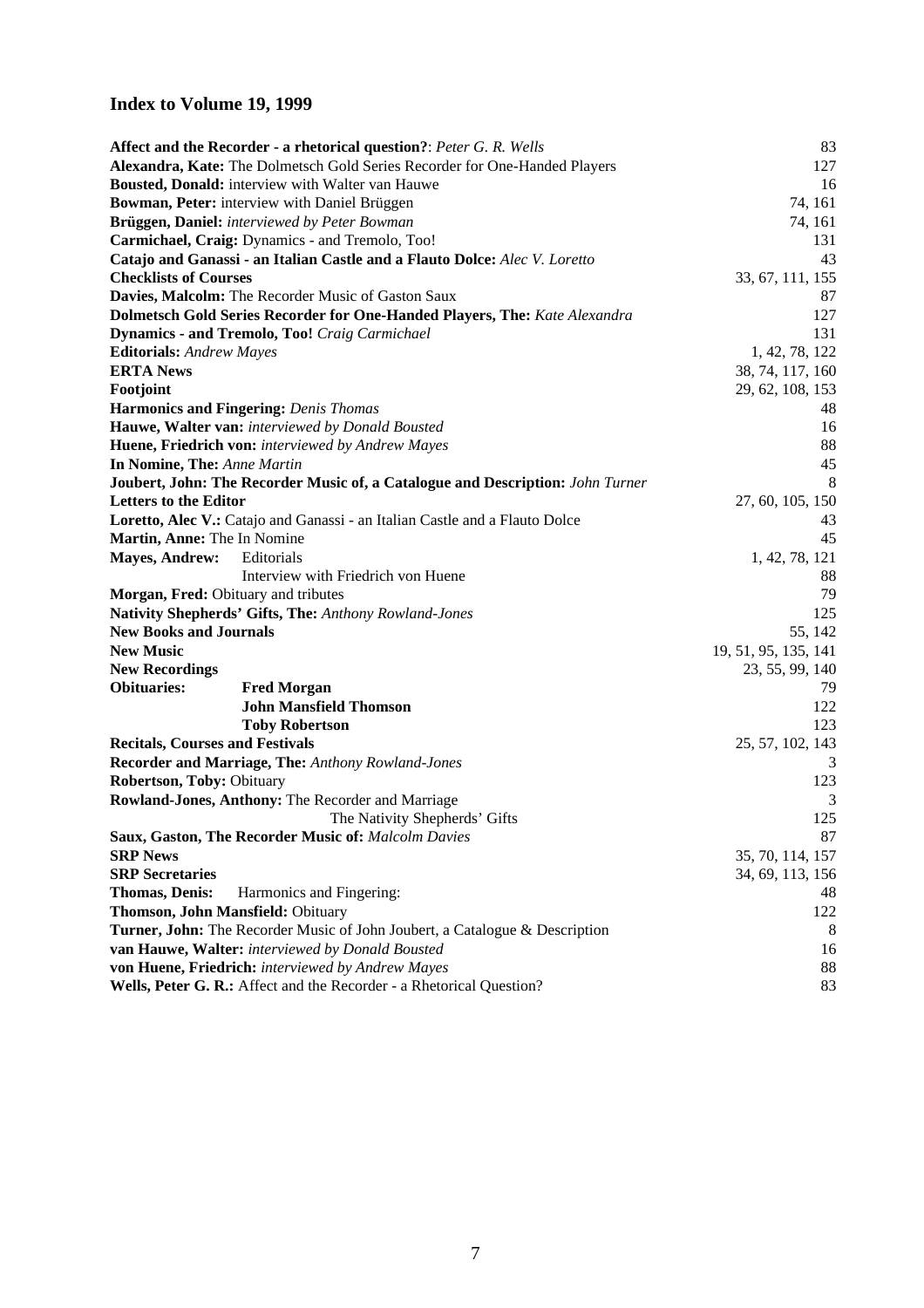#### **Index to Volume 18, 1998**

|                                                        | Baker, Anne: The Oxford Contemporary Music Workshops                                             | $\overline{4}$   |
|--------------------------------------------------------|--------------------------------------------------------------------------------------------------|------------------|
|                                                        | Bonsor, Brian: "50 Glorious Years!" - a brief history of the Recorder in Education Summer School | 50               |
| Boulton, Philippe: The Electroacoustic Recorder        |                                                                                                  | 6                |
| <b>Bousted, Donald:</b>                                | 2nd International Blockflute and Electronics Festival                                            | 130              |
|                                                        | The Malle Symen Quartet                                                                          | 139              |
|                                                        | Bradbury, Louise and Annabel Knight: interviewed by Andrew Mayes                                 | 18               |
|                                                        | Bradbury, Louise and Annabel Knight: interview with Andrew Mayes                                 | 56               |
|                                                        | <b>Can Schools Do Without Recorders?</b> Marlene Hobsbawm                                        | 87               |
| <b>Checklists of Courses</b>                           |                                                                                                  | 36, 77, 114, 161 |
|                                                        | Collis, Andrew: Interview with Robert Ehrlich - "Our Man in Leipzig"                             | 55               |
| <b>Conducting for Beginners: Roy Corbishley</b>        |                                                                                                  | 90               |
| Corbishley, Roy: Conducting for Beginners              |                                                                                                  | 90               |
| Dopadlik, Adam: Interview with Carl Hanson             |                                                                                                  | 94               |
| <b>Editorials:</b> Andrew Mayes                        |                                                                                                  | 2, 46, 86, 126   |
|                                                        | Ehrlich, Robert - Our Man in Leipzig: interviewed by Andrew Collis                               | 55               |
| <b>Electroacoustic Recorder, The: Philippe Boulton</b> |                                                                                                  | 6                |
| <b>ERTA News</b>                                       |                                                                                                  | 42, 82, 120, 167 |
| Footjoint                                              |                                                                                                  | 33, 74, 111, 158 |
|                                                        | Frideswide Consort, The: interviewed by Andrew Mayes                                             | 135              |
|                                                        | Hajncl, Jeanette: Don't Panic! Why recorder players do not need to Take a Breath                 | 10               |
| Hanson, Carl: interviewed by Adam Dopadlik             |                                                                                                  | 94               |
|                                                        | Hobsbawm, Marlene: Can Schools Do Without Recorders?                                             | 87               |
|                                                        | Jesus Christ and the Recorder: Anthony Rowland-Jones                                             | 127              |
|                                                        | Knight, Annabel and Louise Bradbury: interviewed by Andrew Mayes                                 | 18               |
|                                                        | Knight, Annabel and Louise Bradbury: Interview with Andrew Mayes                                 | 56               |
| <b>Letters to the Editor</b>                           |                                                                                                  | 32, 71, 109, 155 |
| Loretto, Alec V:                                       | Make your Own Medieval Treble Recorder in F                                                      | 8                |
|                                                        | Recorder Woods - Do They Influence the Sound?                                                    | 48               |
|                                                        | Some Basic Recorder Design Problems                                                              | 91               |
| Lysons, Keith: Mutiny!                                 |                                                                                                  | 93               |
|                                                        | Make your Own Medieval Treble Recorder in F: AlecV. Loretto                                      | 8                |
|                                                        | Malle Symen Quartet, The: interviewed by Donald Bousted                                          | 139              |
|                                                        | Mayes, Andrew: interviewed by Annabel Knight and Louise Bradbury                                 | 56               |
| <b>Mayes, Andrew:</b><br>Editorials                    |                                                                                                  | 2, 46, 86, 126   |
|                                                        | Interview with Annabel Knight and Louise Bradbury                                                | 18               |
|                                                        | Interview with the Frideswide consort                                                            | 135              |
|                                                        | McCabe, John, The Recorder Music of - a catalogue and description: John Turner                   | 12               |
| <b>Modernising a Plastic Bass:</b> Denis Thomas        |                                                                                                  | 133              |
| <b>Mutiny!</b> Keith Lysons                            |                                                                                                  | 93               |
| <b>New Books and Journals</b>                          |                                                                                                  | 28, 65, 150      |
| <b>New Music</b>                                       |                                                                                                  | 21, 59, 97, 141  |
| <b>New Recordings</b>                                  |                                                                                                  | 26, 67, 103, 148 |
|                                                        | <b>Oxford Contemporary Music Workshops, The: Anne Baker</b>                                      | 4                |
| <b>Recitals, Courses and Festivals</b>                 |                                                                                                  | 29, 68, 104, 150 |
|                                                        | Recorder in Education Summer School, A brief history of the: "50 Glorious Years!" Brian Bonsor   | 50               |
|                                                        | Recorder Woods - Do They Influence the Sound? Alec V. Loretto                                    | 48               |
|                                                        | <b>Rowland-Jones, Anthony: Jesus Christ and the Recorder</b>                                     | 127              |
|                                                        | <b>Second International Blockflute and Electronics Festival: Donald Bousted</b>                  | 130              |
|                                                        | <b>Some Basic Recorder Design Problems: Alec V. Loretto</b>                                      | 91               |
| <b>SRP News</b>                                        |                                                                                                  | 38, 79, 117, 164 |
| <b>SRP</b> Secretaries                                 |                                                                                                  | 37, 78, 116, 163 |
|                                                        | Take a Breath, Why recorder players do not need to: (Don't Panic!) - Jeanette Hajncl             | 10               |
| Thomas, Denis: Modernising a Plastic Bass              |                                                                                                  | 133              |
|                                                        | Turner, John: The Recorder Music of John McCabe, a catalogue and description                     | 12               |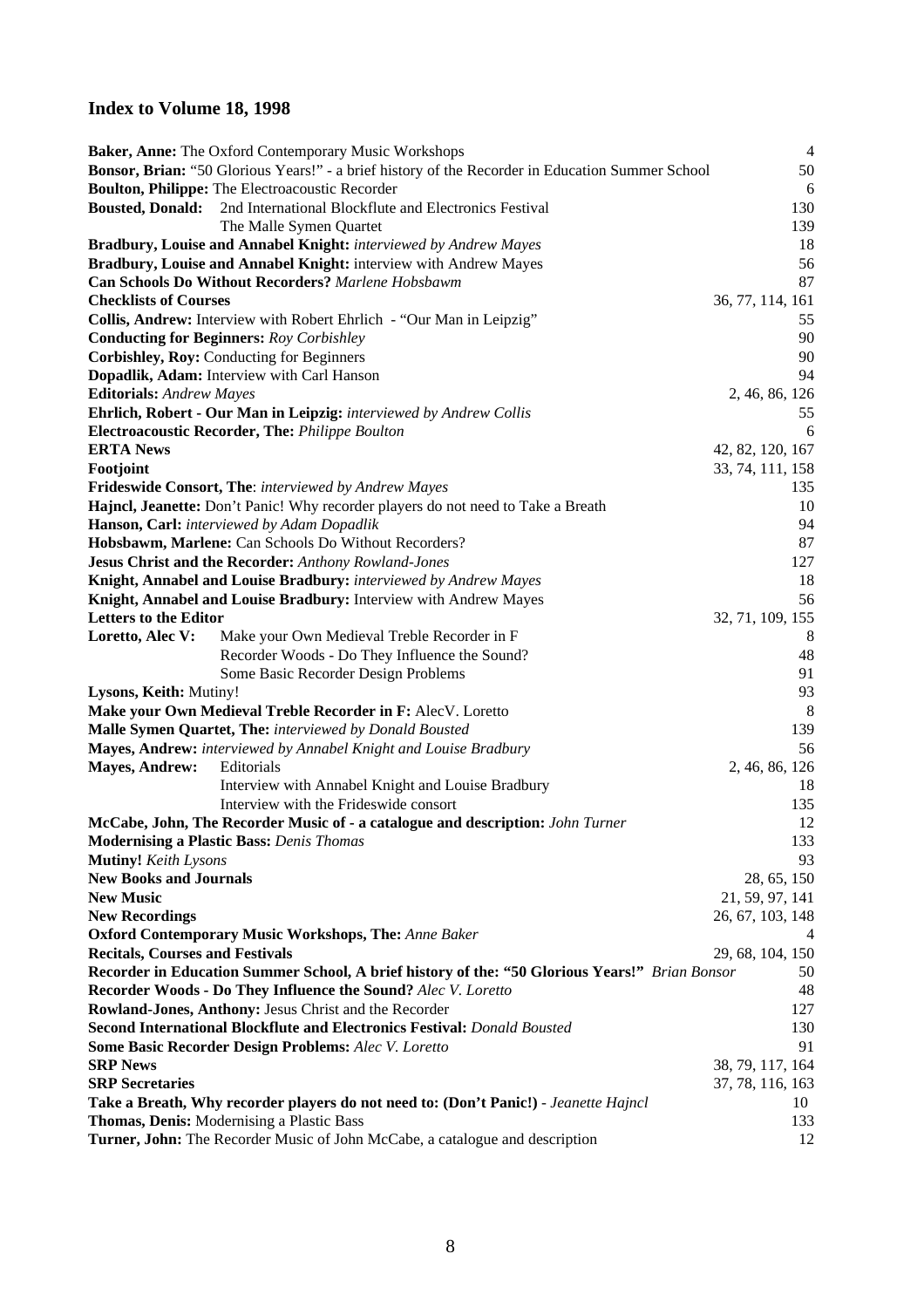## **Index to Vol. 17, 1997**

| Alexander Technique, The: Vicki Boeckman                                                 | 136                   |
|------------------------------------------------------------------------------------------|-----------------------|
| Boeckman, Vicki: The Alexander Technique                                                 | 136                   |
| Bowman, Peter: Test Pad: Dynamics, an unrealistic expectation or ? (Part 2)              | 9                     |
| Use of the music of Jacob van Eyck as technical exercises                                | 54, 99                |
| Music examination syllabuses                                                             | 140                   |
| <b>Charlton, Andrew: Obituary</b>                                                        | 86                    |
| <b>Checklists of Courses</b>                                                             | 38, 78, 120, 163      |
| Davies, Alan: interview with Jan Kvapil                                                  | 142                   |
| Dolmetsch, Carl Frédéric: Obituary                                                       | 131                   |
| Dynamics, an unrealistic expectation or ? (Part 2) (Test Pad): Peter Bowman              | 9                     |
| <b>Editorials:</b> Andrew Mayes                                                          | 2, 46, 86, 130        |
| <b>ERTA News</b>                                                                         | 43, 83, 125, 167      |
| Footjoint                                                                                | 34, 73, 118, 158      |
| Gilbert, Anthony: The Recorder Music of, a catalogue and description: John Turner        | 93                    |
| Hardwick, Linda: Why play the recorder?                                                  | 56, 135               |
| Iconography of Two (or Three) Recorders, The: Anthony Rowland-Jones                      | 12, 48, 88            |
| <b>Kvapil, Jan:</b> interviewed by Alan Davies                                           | 142                   |
| Lander, Nicholas S: Music from Another Sphere - The Recorder in Cyberspace               | 58                    |
| <b>Letters to the Editor</b>                                                             | 31, 69, 114, 155      |
| Loretto, Alec V. & Paul Madgwick: Recorder Patents, Some thoughts on                     |                       |
| Madgwick, Paul & Alec V. Loretto: Recorder Patents, Some thoughts on                     | $\overline{3}$        |
| Mayes, Andrew: Editorials                                                                | 2, 46, 86, 130        |
| McGillivray, Rosemary: Obituary                                                          | 46                    |
| <b>Music examination syllabuses (Test Pad):</b> Peter Bowman                             | 140                   |
| Music from Another Sphere - The Recorder in Cyberspace: Nicholas S. Lander               | 58                    |
| <b>New Books and Journals</b>                                                            | 26, 113               |
| <b>New Music</b>                                                                         | 18, 62, 103, 113, 145 |
| <b>New Recordings</b><br><b>Obituaries: Andrew Charlton</b>                              | 28, 66, 112, 149      |
| <b>Carl Frédéric Dolmetsch</b>                                                           | 86<br>131             |
|                                                                                          | 46                    |
| <b>Rosemary McGillivray</b>                                                              | 133                   |
| <b>Joseph Saxby</b><br><b>Robert Spencer</b>                                             | 134                   |
| <b>Marjorie Wright</b>                                                                   | 46                    |
| <b>Quiet High Notes: Andrew Robinson</b>                                                 | 139                   |
| <b>Recitals, Courses and Festivals</b>                                                   | 24, 67, 108, 151      |
| Recorder Patents, Some thoughts on: Paul Madgwick & Alec V. Loretto                      | 3                     |
| <b>Robinson, Andrew: Quiet High Notes</b>                                                | 139                   |
| Rowland-Jones, Anthony: The Iconography of Two (or Three) Recorders                      | 12, 48, 88            |
| Saxby, Joseph: Obituary                                                                  | 133                   |
| <b>Spencer, Robert: Obituary</b>                                                         | 134                   |
| <b>SRP News</b>                                                                          | 39, 79, 121, 164      |
| <b>SRP</b> Secretaries                                                                   | 42, 82, 124           |
| <b>Turner, John:</b> The Recorder Music of Anthony Gilbert - a catalogue and description | 93                    |
| Use of the music of Jacob van Eyck as technical exercises (Test Pad): Peter Bowman       | 54, 99                |
| Why play the recorder? Linda Hardwick                                                    | 56, 135               |
| Wright, Marjorie: Obituary                                                               | 46                    |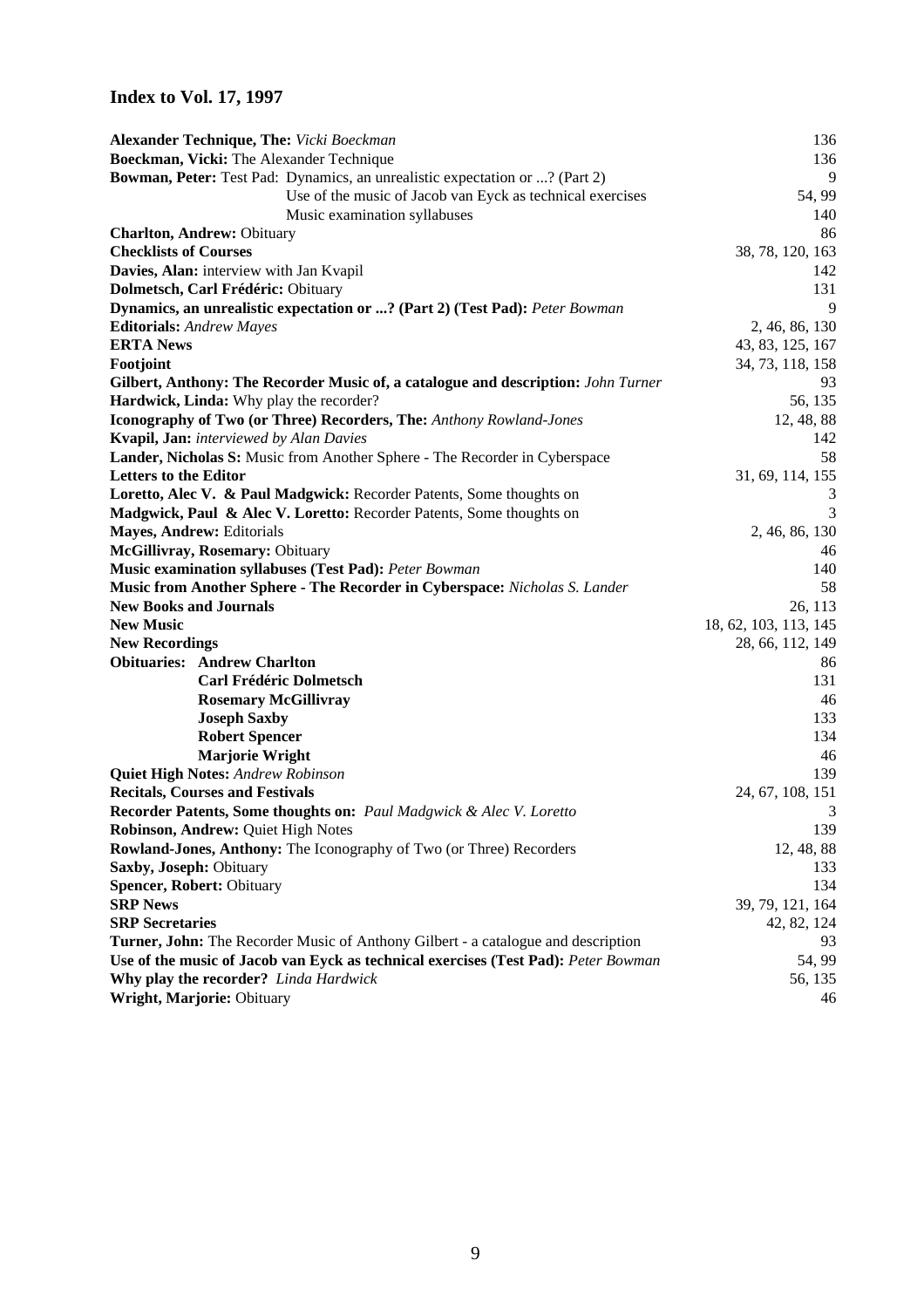#### **Index to Volume 16, 1996**

|                                             | Ayre, Alex: Some thoughts on Arranging Renaissance Music for Recorders                        | 127                                        |
|---------------------------------------------|-----------------------------------------------------------------------------------------------|--------------------------------------------|
|                                             | <b>Ball, Christopher:</b> interviewed by Marijke Miles                                        | 58                                         |
|                                             | Ball, Christopher: interview with Trio Tararela                                               | 96                                         |
|                                             | Ball, Michael, The Recorder Music of - a catalogue and description: John Turner               | 83                                         |
| <b>Bowman, Peter:</b>                       | Test Pad - a new series exploring the examination syllabuses                                  | 49, 90                                     |
|                                             | Dynamics, an unrealistic expectation or ? (Test Pad)                                          | 133                                        |
| <b>Checklists of Courses</b>                |                                                                                               | 33, 72, 116, 158                           |
|                                             | Cranmore, Tim: interviewed by Andrew Mayes                                                    |                                            |
| <b>Crossley-Holland, Peter: John Turner</b> |                                                                                               | 43                                         |
| Davis, Alan: Purcell and the Recorder       |                                                                                               | 9                                          |
|                                             | Der Fluyten Lust-hot, Why the duets from  are not by Jacob van Eyck: Thiemo Wind              | 44                                         |
| Dewey, Monica: Obituary                     |                                                                                               | 42                                         |
|                                             | Dolmetsch, Carl : The Recorder in Evolution                                                   | 55                                         |
|                                             | Dynamics, an unrealistic expectation or ? (Test Pad) - Peter Bowman                           | 133                                        |
| <b>Editorials:</b> Andrew Mayes             |                                                                                               | 2, 42, 82, 126                             |
| <b>ERTA News</b>                            |                                                                                               | 39, 77, 122, 163                           |
|                                             | <b>Examination syllabuses - a new series exploring the (Test Pad):</b> Peter Bowman           | 49, 90                                     |
| Footjoint                                   |                                                                                               | 30, 70, 114, 153                           |
|                                             | How Accurate Need Facts Be? Alec V. Loretto                                                   | 135                                        |
| <b>Letters to the Editor</b>                |                                                                                               | 28, 68, 112, 151                           |
| Loretto, Alec V.:                           | Make Your Own Recorder in C at a-440Hz                                                        | 92                                         |
|                                             | Tuning your Square Medieval Recorder                                                          | 130                                        |
|                                             | How Accurate Need Facts Be?                                                                   | 135                                        |
| <b>Mayes, Andrew:</b>                       | Editorials                                                                                    | 2, 42, 82, 126                             |
|                                             | Interview with Tim Cranmore                                                                   | 4                                          |
|                                             | Medley, Daphne: Recorders and Reeds: 4 foot and 8 foot Pitch                                  | 16                                         |
|                                             | Miles, Marijke: interview with Christopher Ball                                               | 58                                         |
|                                             | <b>Munrow, David, A Personal Memoir of (Pills to Purge Melancholy):</b> John Turner           | 52                                         |
| <b>New Books &amp; Periodicals</b>          |                                                                                               | 25, 26, 66, 109                            |
| <b>New Music</b>                            |                                                                                               | 21, 60, 65, 67, 98, 110, 139, 150          |
| <b>New Recordings</b>                       |                                                                                               | 23, 64, 102, 145                           |
| <b>Obituaries: Joyce O'Riordan</b>          |                                                                                               | 2                                          |
|                                             | <b>Sylvie Raynaud-Zurfluh</b>                                                                 | 3                                          |
|                                             | <b>Angela Petley</b>                                                                          | 42                                         |
|                                             | <b>Monica Dewey</b>                                                                           | 42                                         |
| O'Riordan, Joyce: Obituary                  |                                                                                               | $\overline{2}$                             |
| Petley, Angela: Obituary                    |                                                                                               | 42                                         |
| <b>Purcell and the Recorder:</b> Alan Davis |                                                                                               | 9                                          |
| Raynaud-Zurfluh, Sylvie: Obituary           |                                                                                               | 3                                          |
|                                             | <b>Recitals, Courses, Festivals and Competitions</b>                                          | 19, 24, 26, 63, 64, 67, 101, 103, 144, 147 |
|                                             | Recorder in C at a-440Hz, Make Your Own: Alec V. Loretto                                      | 92                                         |
|                                             | <b>Recorder in Evolution, The: Carl Dolmetsch</b>                                             | 55                                         |
|                                             | Recorders and Reeds: 4 foot and 8 foot Pitch: Daphne Medley                                   | 16                                         |
|                                             | Renaissance Music for Recorders, Arranging (Some thoughts on): Alex Ayre                      | 127                                        |
|                                             | Robinson, Andrew: Teaching Beginners (Taping over the thumb-hole)                             | 57                                         |
| <b>SRP News</b>                             |                                                                                               | 35, 73, 117, 159                           |
| <b>SRP</b> Secretaries                      |                                                                                               | 38, 67, 120, 162                           |
|                                             | Teaching Beginners (Taping over the thumb-hole): Andrew Robinson                              | 57                                         |
|                                             | Trio Tararela: interviewed by Christopher Ball                                                | 96                                         |
|                                             | Tuning your Square Medieval Recorder: Alec V. Loretto                                         | 130                                        |
| Turner, John:                               | Peter Crossley-Holland                                                                        | 43                                         |
|                                             | David Munrow, A Personal Memoir of (Pills to Purge Melancholy)                                | 52                                         |
|                                             | The Recorder Music of Michael Ball, a catalogue and description                               | 83                                         |
|                                             | <b>Wind, Thiemo:</b> Why the duets from <i>Der Fluyten Lust-hot</i> are not by Jacob van Eyck | 44                                         |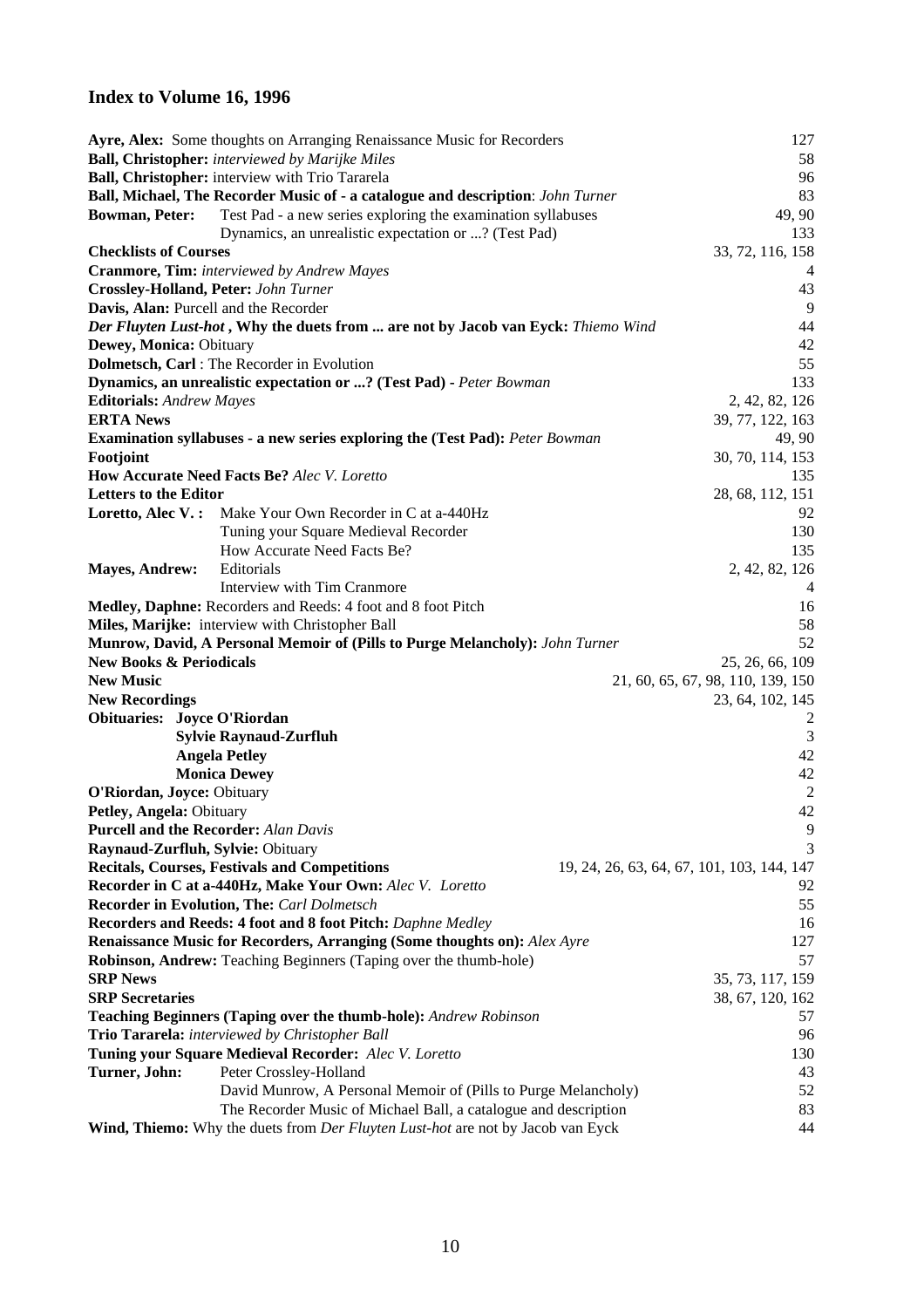| Index to Volume 15, 1995                                     |                                                                                                    |                                 |
|--------------------------------------------------------------|----------------------------------------------------------------------------------------------------|---------------------------------|
|                                                              | Baroque dances, A rough guide to playing - "Swinging Dances": Malcolm Davies                       | 7,54                            |
| <b>Breathing, Art of: Peter Bowman</b>                       |                                                                                                    | 51                              |
|                                                              | <b>Bennetts, Kathryn &amp; Peter Bowman:</b> interviewed by Andrew Mayes                           | 42                              |
|                                                              | Bowman, Peter & Kathryn Bennetts: interviewed by Andrew Mayes                                      | 42                              |
| <b>Bowman, Peter:</b>                                        | The Art of Breathing                                                                               | 51                              |
|                                                              | The use of non-standard or alternative fingerings                                                  | 84                              |
|                                                              | Recorder Rhythm                                                                                    | 124                             |
|                                                              | The birth of a truly contemporary recorder(Maarten Helder)                                         | 126                             |
|                                                              | Bullard, Alan: the Recorder Music of, a catalogue and description: John Turner                     | 128                             |
| <b>Checklists of Courses</b>                                 |                                                                                                    | 31, 71, 111, 155                |
| Crispin, Brian: Obituary                                     |                                                                                                    | 83                              |
|                                                              | Davies, Malcolm: Swinging Dances: a rough guide to playing Baroque dances: Part 1: the tempo       | $\overline{7}$                  |
|                                                              |                                                                                                    | 54<br>Part 2: a practical guide |
| Davis, Alan: Playing without Notes                           |                                                                                                    | 89                              |
| <b>Dear Doctor (Recorder Advice)</b>                         |                                                                                                    | 108<br>39                       |
| Drake, Kathleen: Obituary<br><b>Editorials:</b> Andrew Mayes |                                                                                                    |                                 |
| <b>ERTA News</b>                                             |                                                                                                    | 2, 38, 82, 122                  |
|                                                              | Fingerings, The use of non-standard or alternative: Peter Bowman                                   | 77, 117, 161<br>84              |
| Footjoint                                                    |                                                                                                    | 29, 69, 109, 149                |
|                                                              | "Happy Birthday, whenever that may be" - further thoughts on Mr Loretto's article: Hilary Meadows  | 87                              |
|                                                              | (Helder, Maarten) - the birth of a truly contemporary recorder: Peter Bowman                       |                                 |
|                                                              |                                                                                                    | 126                             |
|                                                              | High Notes & Harmonics: a new Bell-key design? Denis Thomas                                        | 133                             |
|                                                              | Highcock, Robert & Peter Robertson: The Recorder Works of Daryl Runswick                           | 13                              |
|                                                              | Huene, Friedrich von: Efforts to Modernize the Recorder                                            | 135                             |
| Jacobs, Manuel: Obituary                                     |                                                                                                    | 39                              |
| Leg Technique: Andrew Robinson                               |                                                                                                    | 10                              |
| <b>Letters to the Editor</b>                                 |                                                                                                    | 28, 40, 104, 153                |
|                                                              | Loretto, Alec: Don't Judge a Book by its Cover and Don't Judge Recorder Bores by Outside Shapes!   | 11                              |
| <b>Mayes, Andrew:</b>                                        | Editorials                                                                                         | 2, 38, 82, 122                  |
|                                                              | Interview with Markus Zahnhausen                                                                   | 3                               |
|                                                              | Interview with Peter Bowman & Kathryn Bennetts                                                     | 42                              |
|                                                              | <b>Interview with Ross Winters</b>                                                                 | 139                             |
|                                                              | Meadows, Hilary: "Happy Birthday, whenever that may be" - further thoughts on Mr Loretto's article | 87                              |
|                                                              | Modernize the Recorder, Efforts to: Friedrich von Huene                                            | 135                             |
|                                                              | Nallen, Evelyn: The Present State of the Recorder in England                                       | 9                               |
| <b>New Books &amp; Periodicals</b>                           |                                                                                                    | 25, 102                         |
| <b>New Music</b>                                             |                                                                                                    | 15, 60, 93, 98                  |
| <b>New Recordings</b>                                        |                                                                                                    | 26, 66, 97, 142, 146            |
| <b>Obituaries: Kathleen Drake</b>                            |                                                                                                    | 39                              |
|                                                              | <b>Manuel Jacobs</b>                                                                               | 39                              |
|                                                              | <b>Brian Crispin</b>                                                                               | 83                              |
| <b>Edith Yates</b>                                           |                                                                                                    | 123                             |
|                                                              | Partial Venting, A Short History of: Anthony Rowland-Jones                                         | 48                              |
| Perfect Unison: Theo Wyatt                                   |                                                                                                    | 46                              |
| <b>Playing without Notes: Alan Davis</b>                     |                                                                                                    | 89                              |
|                                                              | <b>Present State of the Recorder in England, The:</b> Evelyn Nallen                                | 9                               |
|                                                              | <b>Recitals, Courses, Festivals and Competitions</b>                                               | 21, 27, 64, 98, 144, 148        |
|                                                              | Recorder Bores by Outside Shapes! Don't Judge (Don't Judge a Book by its Cover and): Alec Loretto  | 11                              |
| <b>Recorder Rhythm: Peter Bowman</b>                         |                                                                                                    | 124                             |
|                                                              | Robertson, Peter & Robert Highcock: The Recorder Works of Daryl Runswick                           | 13                              |
| Robinson, Andrew: Leg Technique                              |                                                                                                    | 10                              |
|                                                              | Risky Top A: a straightforward solution                                                            | 92                              |
|                                                              | Rowland-Jones, Anthony: A Short History of Partial Venting                                         | 48                              |
|                                                              | Runswick, Daryl - The Recorder Works of: Robert Highcock & Peter Robertson                         | 13                              |
| <b>SRP News</b>                                              |                                                                                                    | 33, 73, 113, 157                |
| <b>SRP</b> Secretaries                                       |                                                                                                    | 36, 76, 116, 160                |
|                                                              | Thomas, Denis: High Notes & Harmonics: a new Bell-key design?                                      | 133                             |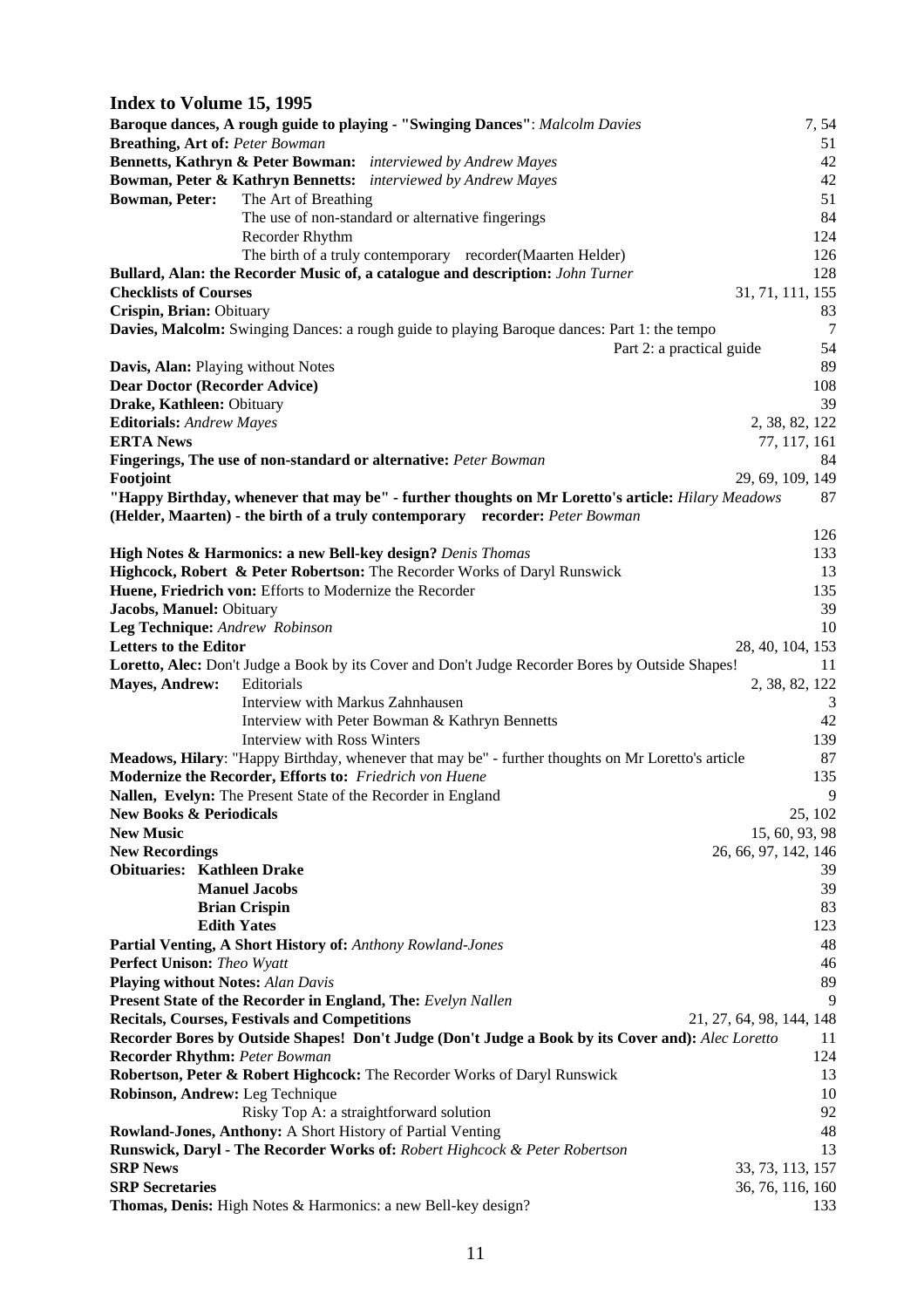| Top A, Risky - a straightforward solution: Andrew Robinson                           | 92  |
|--------------------------------------------------------------------------------------|-----|
| <b>Turner, John:</b> The Recorder Music of Alan Bullard, a catalogue and description | 128 |
| von Huene, Friedrich: Efforts to Modernize the Recorder                              | 135 |
| <b>Winters, Ross:</b> interviewed by Andrew Mayes                                    | 138 |
| <b>Wyatt, Theo: Perfect Unison</b>                                                   | 46  |
| <b>Yates, Edith: Obituary</b>                                                        | 123 |
| <b>Zahnhausen, Markus:</b> interviewed by Andrew Mayes                               | 3   |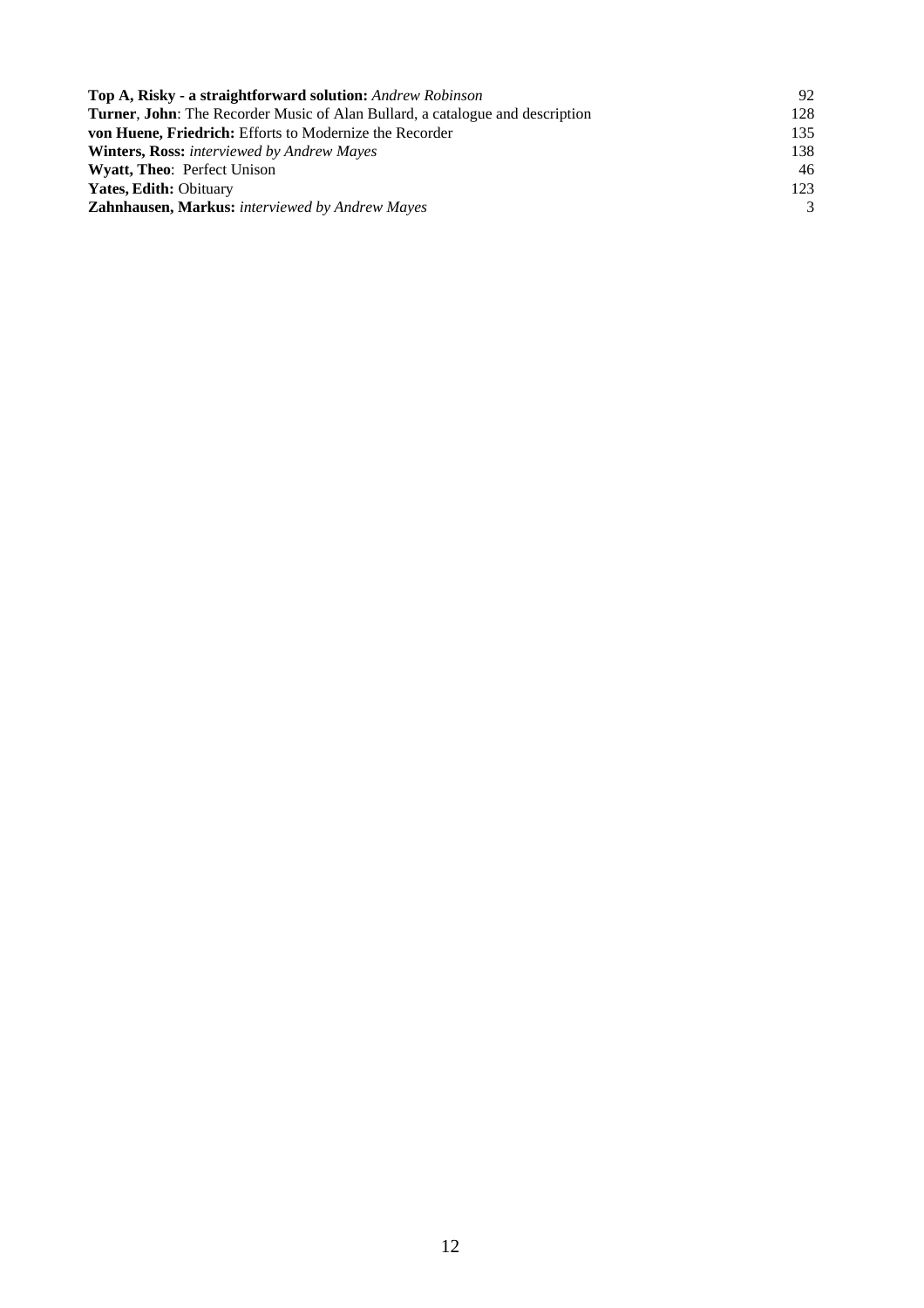#### **Index to Volume 14, 1994**

|                                              | <b>Adams, Piers:</b> interviewed by Andrew Mayes                                                    | 116                          |
|----------------------------------------------|-----------------------------------------------------------------------------------------------------|------------------------------|
|                                              | Askey, Jonathan: interviewed by Andrew Mayes                                                        | 122                          |
|                                              | Bamforth, Dennis A: The Recorder Orchestra 2 - the Music                                            | 41                           |
|                                              | Bloodworth, Denis: The Lockwood Great Bass Recorder                                                 | 13                           |
|                                              | <b>Body &amp; Hand Positions when playing the recorder: Peter Bowman</b>                            | 43                           |
| <b>Bowman, Peter:</b>                        | Producing a sound on the recorder                                                                   | 8                            |
|                                              | Body & Hand Positions when playing the recorder                                                     | 43                           |
|                                              | <b>Fingerings and Finger Movements</b>                                                              | 81                           |
|                                              | Tonguing on the Recorder                                                                            | 119                          |
| <b>Checklists of Courses</b>                 |                                                                                                     | 30, 66, 106, 147             |
| Davies, Malcolm:                             | Recorder or Wreck? (Choosing good recorders)                                                        | 6                            |
|                                              | Interview with Guido Klemisch                                                                       | 48                           |
| <b>Dear Doctor (Recorder Advice)</b>         |                                                                                                     | 24, 61, 142                  |
| <b>DIY Publishing:</b> Theo Wyatt            |                                                                                                     | 46                           |
| <b>Editorials:</b> Andrew Mayes              |                                                                                                     | 3, 38, 74, 114               |
| <b>ERTA UK Conference:</b> Andrew Mayes      |                                                                                                     | 87                           |
|                                              | <b>Fingerings and Finger Movements: Peter Bowman</b>                                                | 81                           |
| Footjoint                                    |                                                                                                     | 28, 64, 104, 145             |
|                                              | Gilbert, Anthony: "Igorochki" - an innovative concerto: Geoffrey Thomason                           | 10                           |
|                                              | Hauwe, Walter van: interviewed by Lorraine Latin                                                    | $\overline{4}$               |
| <b>Holland, Leslie: Obituary</b>             |                                                                                                     | 3                            |
|                                              | Holtslag, Professor Peter: The Present State of the Recorder in England                             | 79                           |
|                                              | "Igorochki" by Anthony Gilbert: an innovative concerto: Geoffrey Thomason                           | 10                           |
|                                              | Klemisch, Guido: interviewed by Malcolm Davies                                                      | 48                           |
|                                              | Latin, Lorraine: Interview with Walter van Hauwe                                                    | $\overline{4}$               |
|                                              | Laurin, Dan: interviewed by Andrew Mayes                                                            | 89                           |
| <b>Letters to the Editor</b>                 |                                                                                                     | 25, 62, 101, 143             |
|                                              | Lockwood Great Bass Recorder, The: Denis Bloodworth                                                 | 13                           |
|                                              | Loretto, Alec V: Happy Birthday, whenever that may be! (Problems in dating the Recorder Revival     | 145                          |
| <b>Martin, Anne:</b>                         | The Recorder and the National Curriculum                                                            | 39                           |
|                                              | Sir Michael Tippett - a brief biography                                                             | 126                          |
| <b>Mayes, Andrew:</b>                        | Editorials                                                                                          | 3, 38, 74, 114               |
|                                              | <b>ERTA UK Conference</b>                                                                           | 87                           |
|                                              | Interview with Dan Laurin                                                                           | 89                           |
|                                              | Interview with Piers Adams                                                                          | 116                          |
|                                              | Interview with Jonathan Askey                                                                       | 122                          |
| <b>New Books, Periodicals &amp; Software</b> |                                                                                                     | 23, 141                      |
| <b>New Music</b>                             |                                                                                                     | 16, 22, 51, 91, 129          |
| <b>New Recordings</b>                        |                                                                                                     | 20, 59, 99, 139              |
| <b>Obituaries:</b>                           | <b>Leslie Holland</b>                                                                               | 3                            |
|                                              | <b>Prabhu Singh</b>                                                                                 | 3                            |
|                                              | Ormerod, Janice: The Stockport Recorder College                                                     | 85                           |
|                                              | Performing Right Society, The - "Music by the Square Metre": Theo Wyatt                             | 124                          |
|                                              | Producing a Sound on the Recorder: Peter Bowman                                                     | 8                            |
|                                              | <b>Recitals, Courses, Festivals and Competitions</b>                                                | 14, 20, 52, 58, 95, 132, 152 |
|                                              | Recorder and the National Curriculum, The: Anne Martin                                              | 39                           |
|                                              | Recorder in England, The Present State of the: Professor Peter Holtslag                             | 79                           |
|                                              | Recorder or Wreck? (Choosing good recorders): Malcolm Davis                                         | 6                            |
|                                              | Recorder Orchestra 2, , The - the Music: Dennis A Bamforth                                          | 41                           |
|                                              | Recorder Revival, Problems in dating the - "Happy Birthday, whenever that may be!" : Alec V Loretto | 145                          |
|                                              | Renaissance Recorders - the Pictorial Evidence: Anthony Rowland-Jones                               | 76                           |
|                                              | Rowland-Jones, Anthony: Renaissance Recorders - the Pictorial Evidence                              | 76                           |
| Singh, Prabhu: Obituary                      |                                                                                                     | 3                            |
| <b>SRP News</b>                              |                                                                                                     | 33, 69, 108, 149             |
| <b>SRP</b> Secretaries                       |                                                                                                     | 36, 72, 112, (151)           |
|                                              | <b>Stockport Recorder College, The: Janice Ormerod</b>                                              | 85                           |
|                                              | Thomason, Geoffrey: "Igorochki" by Anthony Gilbert: an innovative concerto                          | 10                           |
|                                              | Tippett, Sir Michael - a brief biography: Anne Martin                                               | 126                          |
|                                              | <b>Tonguing on the Recorder: Peter Bowman</b>                                                       | 119                          |
|                                              | van Hauwe, Walter: interviewed by Lorraine Latin                                                    | 4                            |
| Wyatt, Theo: DIY Publishing                  |                                                                                                     | 46                           |
|                                              | Music by the Square Metre: the Performing Right Society                                             | 124                          |